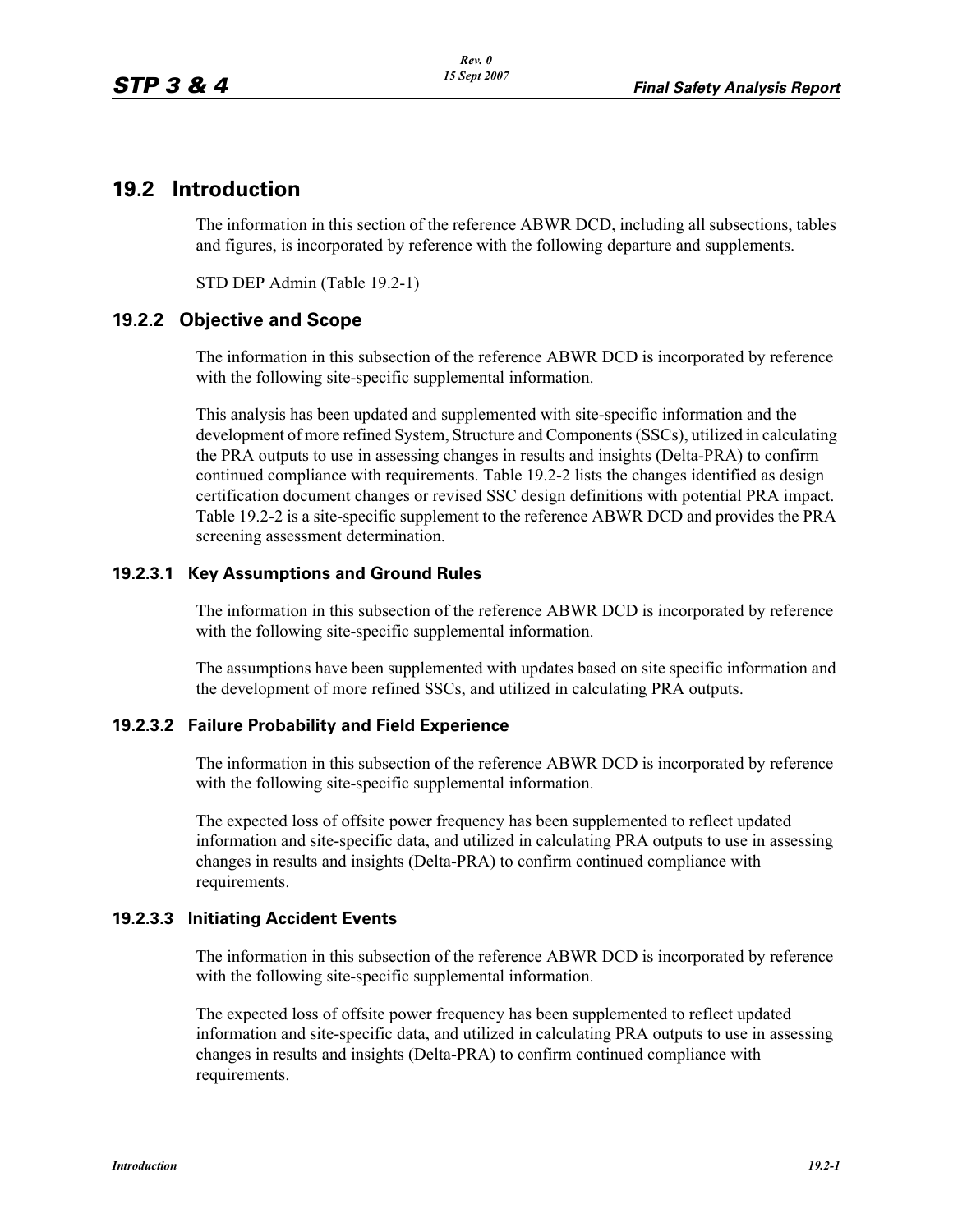## **19.2.4.4 External Consequence Analysis**

The information in this subsection of the reference ABWR DCD is incorporated by reference with the following site-specific supplemental information.

The evaluation of external consequences was updated with site-specific information using the MACCS computer code, utilized in calculating PRA outputs to use in assessing changes in results and insights (Delta-PRA) to confirm continued compliance with requirements.

### **19.2.4.5 Consequence Analysis Results**

The information in this subsection of the reference ABWR DCD is incorporated by reference with the following site-specific supplemental information.

Evaluations were performed using site specific information and assessed against the original results of Subsection 19E.3 to confirm that the original results remain bounding.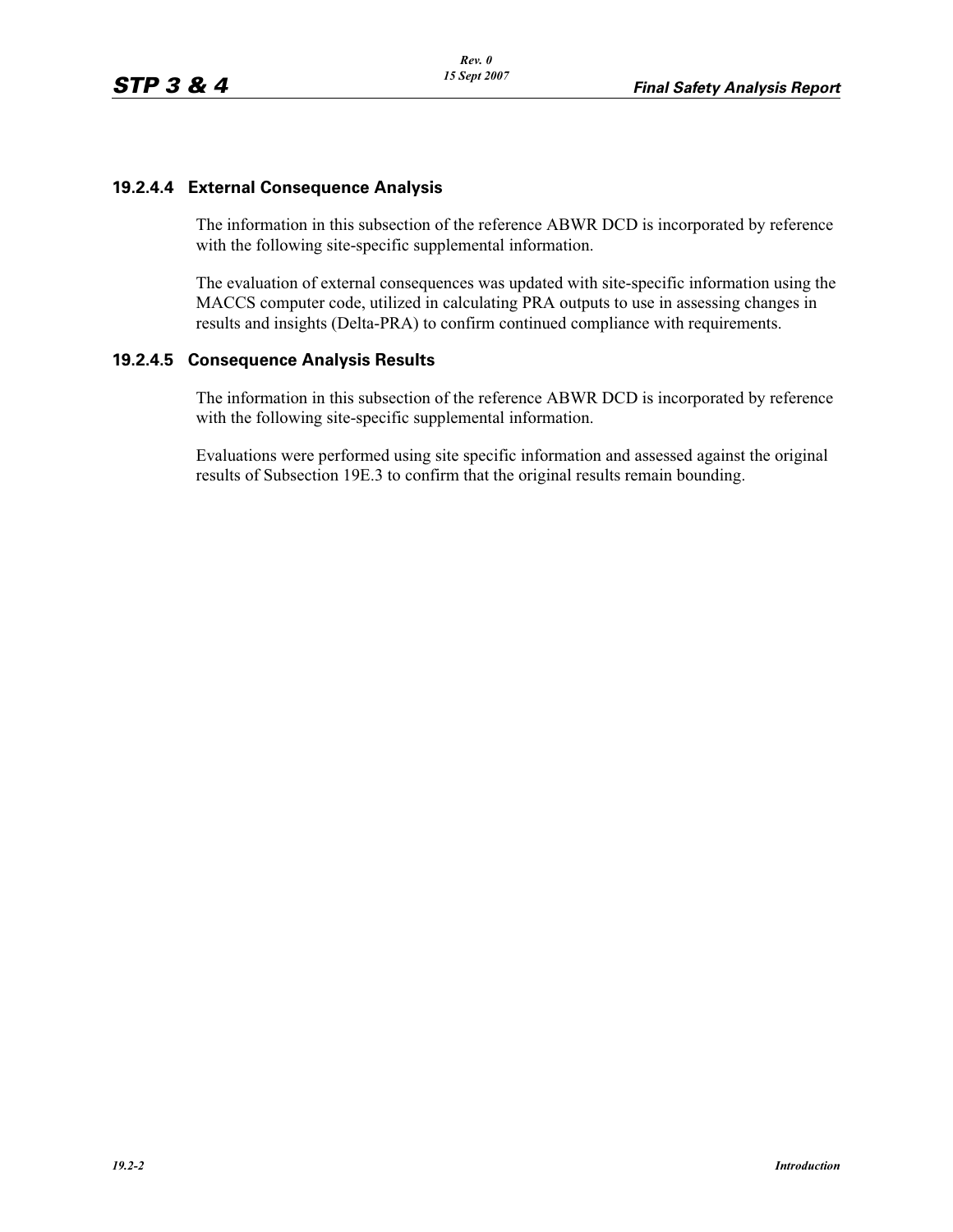| $1000$ $1012$ $1107$ $1177$ $1000$ $111$       |                                       |                                 |
|------------------------------------------------|---------------------------------------|---------------------------------|
| <b>Summary Assumptions</b>                     | <b>Reference</b><br><b>Subsection</b> | Confirming<br><b>Subsection</b> |
| <b>Reactor Service Water System Definition</b> | 19D.6.4.2                             | 49.9.24 19.9.26                 |

# **Table 19.2-1 Key PRA Assumptions**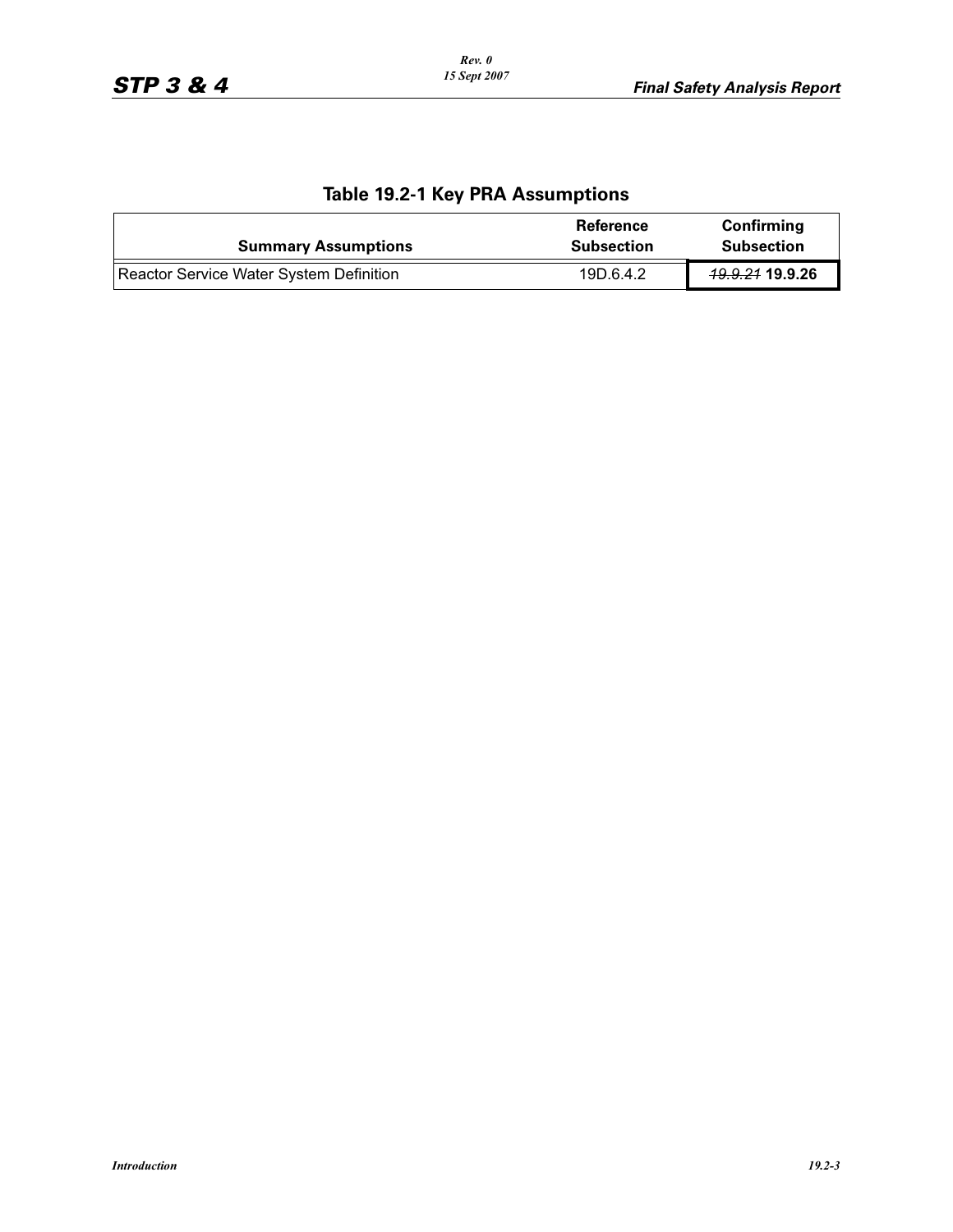|                                                                                        |                                                                                                                                                   | Table 19.2-2 Design Certification Document PRA Assessments                                                                                                                             |                                             |
|----------------------------------------------------------------------------------------|---------------------------------------------------------------------------------------------------------------------------------------------------|----------------------------------------------------------------------------------------------------------------------------------------------------------------------------------------|---------------------------------------------|
| Certified Design (DCD) Bases                                                           | US ABWR/STP Design Bases                                                                                                                          | Change (Yes/No) and assessment<br>STP COLA PRA Potential Adverse<br>discussion                                                                                                         | Site Specific (SS) or Standard<br>(Generic) |
| RCIC-Terry type turbine                                                                | RCIC-Weir (TWL) type turbine                                                                                                                      | fault tree and COL information item<br>update review to the system fault<br>Yes, a delta-PRA assessment of<br>update, as well as an evaluation<br>tree in 19D was performed            | Standard                                    |
| Two 50% (1% FW flow) pumps                                                             | Two 100% (2% FW flow) pumps                                                                                                                       | No, not modeled in PRA.                                                                                                                                                                | Standard                                    |
| S & N are defined for safety and<br>non-safety respectively                            | N-Non-safety [N is divided<br>and NG-Generic grade<br>QAR-1 for details)])<br>in to two categories as NR-<br>(See STP<br>S-Safety,<br>Reliability | The quality class of the component<br>components that impact plant risk.<br>modeling of the component within<br>generally does not affect the<br>No, the PRA considers all<br>the PRA. | ပ္ပ                                         |
| No T-49 system (Tier 2, Sec.<br>6.2.5.2.1)                                             | No T49 system/H <sub>2</sub> Recombiners                                                                                                          | No, FCS is not modeled in PRA                                                                                                                                                          | Standard                                    |
| H <sub>2</sub> /O <sub>2</sub> Analyzer (Tier 1 Sec. 2.3.3)<br>Class 1E safety related | $H_2/O_2$ analyzer will be downgraded<br>to non-safety related                                                                                    | No, not modeled in PRA.                                                                                                                                                                | Standard                                    |
| R-40-CTG electrical tie to 6.9 kV                                                      | R-40-CTG electrical tie to 13.8 kV                                                                                                                | tie-in to electrical distribution system<br>Yes, an update review of the CTG<br>was performed, also see item on<br>"Medium Voltage Electrical<br>Distribution" below.                  | Standard                                    |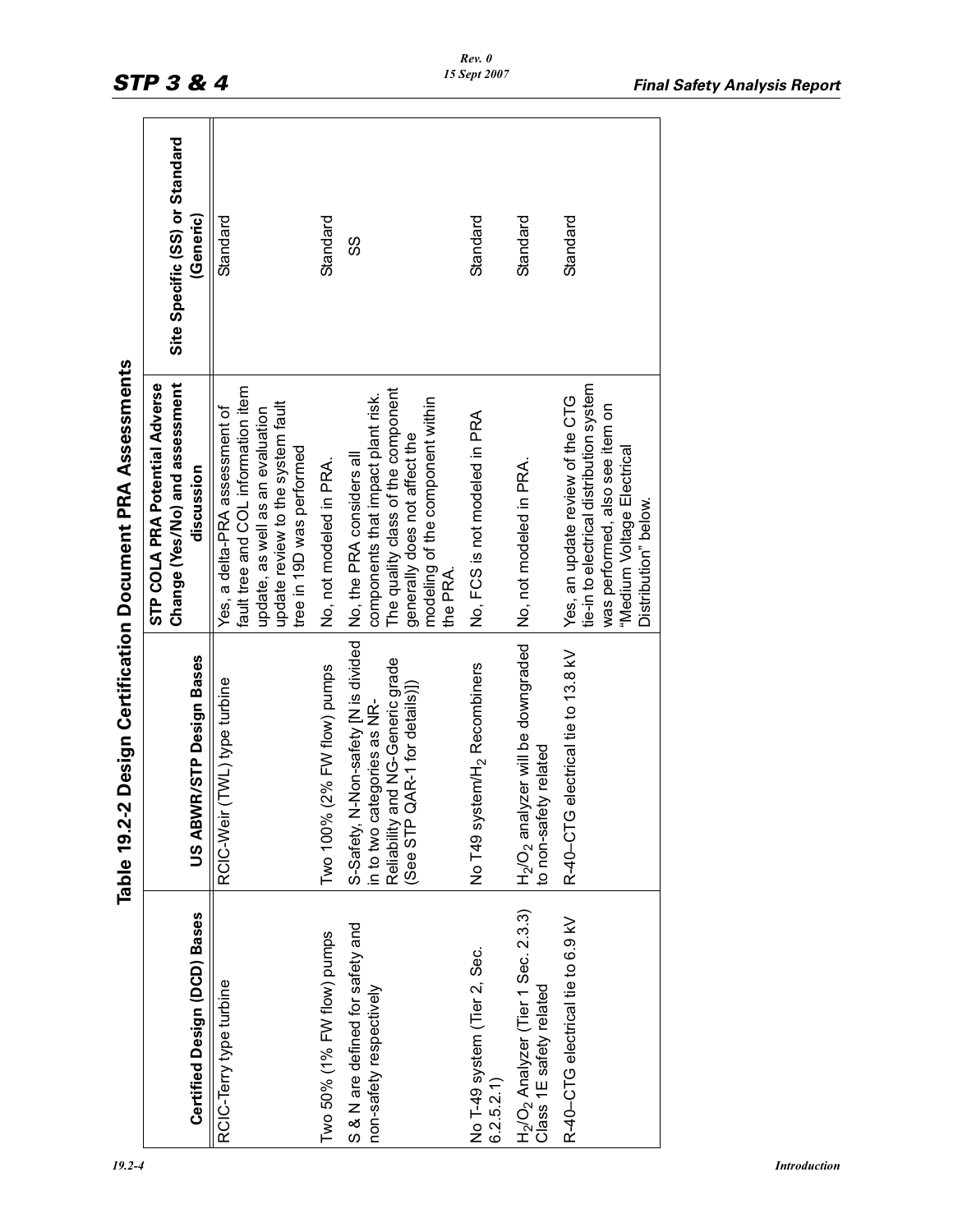|                                                                                                                                                                                                                                                                                | Table 19.2-2 Desi                                                                                                                                                                                                                                                                                                       | gn Certification Document PRA Assessments (Continued)                                                                                                                                                       |                                |
|--------------------------------------------------------------------------------------------------------------------------------------------------------------------------------------------------------------------------------------------------------------------------------|-------------------------------------------------------------------------------------------------------------------------------------------------------------------------------------------------------------------------------------------------------------------------------------------------------------------------|-------------------------------------------------------------------------------------------------------------------------------------------------------------------------------------------------------------|--------------------------------|
|                                                                                                                                                                                                                                                                                |                                                                                                                                                                                                                                                                                                                         | Change (Yes/No) and assessment<br>STP COLA PRA Potential Adverse                                                                                                                                            | Site Specific (SS) or Standard |
| <b>Certified Design (DCD) Bases</b>                                                                                                                                                                                                                                            | US ABWR/STP Design Bases                                                                                                                                                                                                                                                                                                | discussion                                                                                                                                                                                                  | (Generic)                      |
| elect separate divisions. RBSW only<br>described the portion of the system<br>in the CB. Remaining portion is not<br>defined in the DCD (Para. 9.2.15).<br>RBSW & RBCW with 3 mech &<br>TBCW/TBSW are non-safety<br>systems and serve no safety<br>function. (Tier 2 Sec. 9.2) | function. (Tier 2 Sec. 9.2). However,<br>higher than ABWR DCD)<br>pump and system capacity data<br>RBSW & RBCW with 3 mech &<br>TBCW/TBSW are non-safety<br>per available water temp and<br>systems and serve no safety<br>shall be based on (STP site-<br>elect separate divisions.<br>specific, if<br>source.         | descriptions in Ch. 19 and 19.10, as<br>system fault tree, system operation<br>well as, an update to the fault tree<br>performed to the service water<br>Yes, an update review was<br>on RBSW in Figure 19D | SS                             |
| DCD per DCD Table 1.8-21 (e.g.,<br>ASME III per 1989 Edition)                                                                                                                                                                                                                  | STP will be based on ASME III per<br>1989 Edition                                                                                                                                                                                                                                                                       | The quality class of the component<br>components that impact plant risk.<br>modeling of the component within<br>generally does not affect the<br>No, the PRA considers all<br>the PRA                       | Standard                       |
| The Civil design is based on ASME<br>ACI 318-1989 and 1991 Uniform<br>Division 2-1989, ACI 349-980,<br>B&PV Code Section III<br><b>Building Code</b>                                                                                                                           | Division 2-2004, ACI 349-1990, ACI<br>The Civil design will be based on<br>318-2002 and 2003 International<br>ASME B&PV Code Section III<br>ode.<br>Building C                                                                                                                                                          | The quality class of the component<br>components that impact plant risk.<br>modeling of the component within<br>generally does not affect the<br>No, the PRA considers all<br>the PRA.                      | Standard                       |
| which is equivalent to a minimum of<br>reactor core. Tier 2 (FSAR/DCD) -<br>Para. 9.1.2.1.2 fuel storage racks<br>provided in spent fuel storage for<br>Tier 1 - Minimum of 270% of the<br>270% of one full core fuel load,<br>2354 fuel storage positions<br>assemblies).     | assemblies. Pool design is capable<br>as extra scope. DCD should be the<br>option more racks can be provided<br>storage pool shall be 270% of one<br>of 3072 assemblies and at STP's<br>equivalent to a minimum of 2354<br>Fuel storage racks in spent fuel<br>full core fuel load, which is<br>basis for minimum racks | No, uses the same number of racks<br>and sizing for a larger pool size                                                                                                                                      | Standard                       |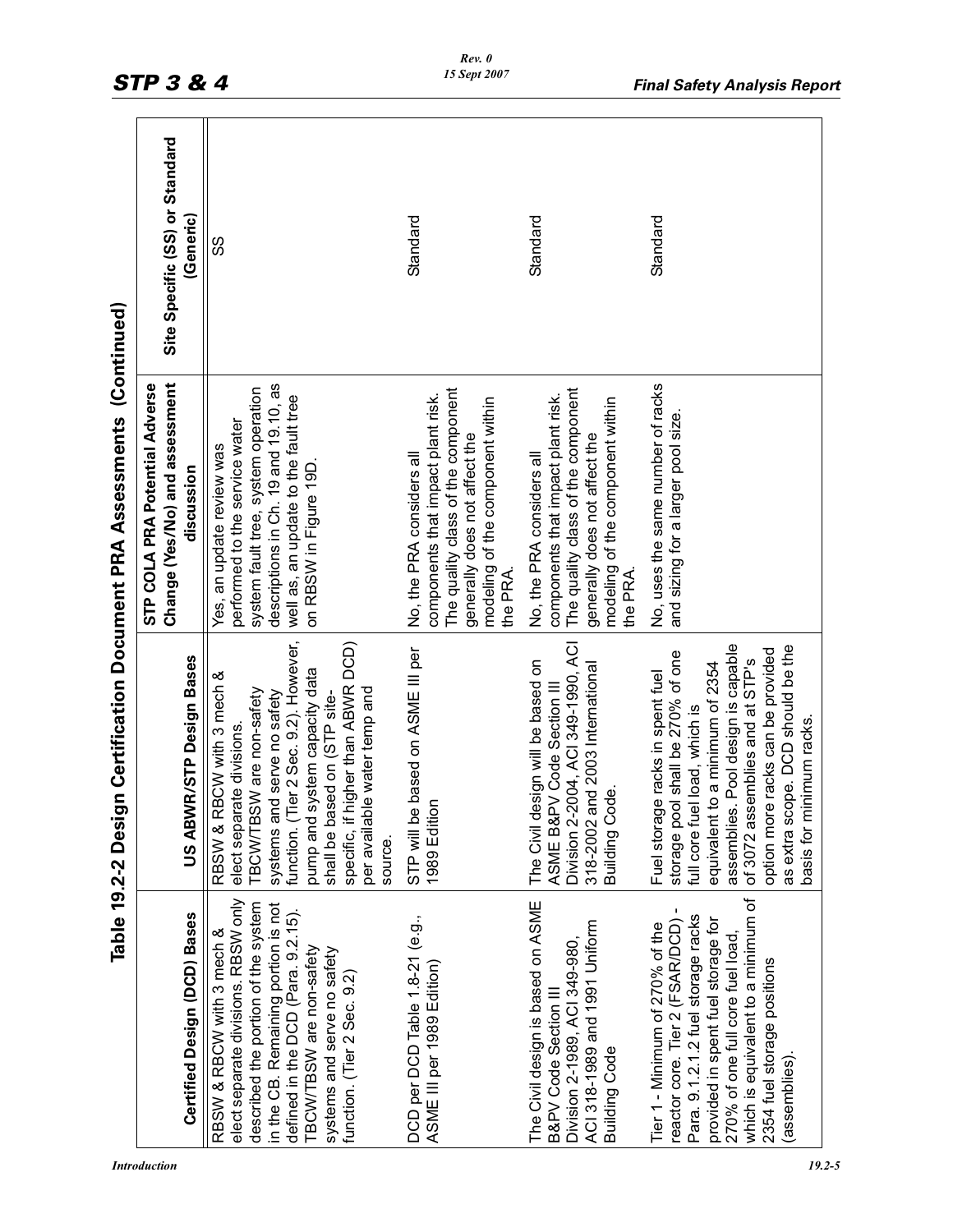|                                                                                                       |                                                                                                                                                                                                                                                                                                                                           | Table 19.2-2 Design Certification Document PRA Assessments (Continued)                                                                                                                                                                            |                                             |
|-------------------------------------------------------------------------------------------------------|-------------------------------------------------------------------------------------------------------------------------------------------------------------------------------------------------------------------------------------------------------------------------------------------------------------------------------------------|---------------------------------------------------------------------------------------------------------------------------------------------------------------------------------------------------------------------------------------------------|---------------------------------------------|
| Certified Design (DCD) Bases                                                                          | US ABWR/STP Design Bases                                                                                                                                                                                                                                                                                                                  | Change (Yes/No) and assessment<br>STP COLA PRA Potential Adverse<br>discussion                                                                                                                                                                    | Site Specific (SS) or Standard<br>(Generic) |
| Breathing air system is included in<br>Service air system (P51)                                       | Separate breathing air system (P56)<br>from Service air system (P51)                                                                                                                                                                                                                                                                      | No, not modeled in PRA                                                                                                                                                                                                                            | Standard                                    |
| Tier 1 - Only 6.9kV; ESF busses fed<br>directly from UAT and RAT                                      | Two medium voltage systems 13.8<br><b>KV/4.6 KV</b>                                                                                                                                                                                                                                                                                       | updates was needed to system fault<br>trees on Figure 19D6.11, 12 and 13<br>sections of SSAR chapter 19 that<br>Yes, a delta-PRA assessment of<br>refers to the condensate pump<br>being able to connect to CTG.<br>and incorporated into various | Standard                                    |
| Design included MSIV trip on high<br>radiation in steam tunnel (Tier 2)                               | No MSIV trip on high radiation in<br>steam tunnel                                                                                                                                                                                                                                                                                         | No, not modeled in the PRA.                                                                                                                                                                                                                       | Standard                                    |
| Control Building                                                                                      | Control Building Annex                                                                                                                                                                                                                                                                                                                    | updates review performed to FIRE<br>PRA ignition sources data sheets<br>Yes, a Delta-PRA assessment of<br>(15DS)                                                                                                                                  | Standard                                    |
| Spray Pond UHS with specific<br>temperatures given based on<br>RBCW/TBCW, etc in/out<br>generic site. | specified in ABWR DCD design, no<br>from the ABWR DCD will<br>being sized to satisfy the<br>confirm they are within envelopes<br>The UHS function is provided by<br>results of temperature studies to<br>mechanical draft cooling towers,<br>be required and the Lungmen<br>be applied to STP.<br>design can<br>which are I<br>deviations | Yes, refer to UHS and RBSW in<br>Service water/Cooling water<br>systems" item above                                                                                                                                                               | SS                                          |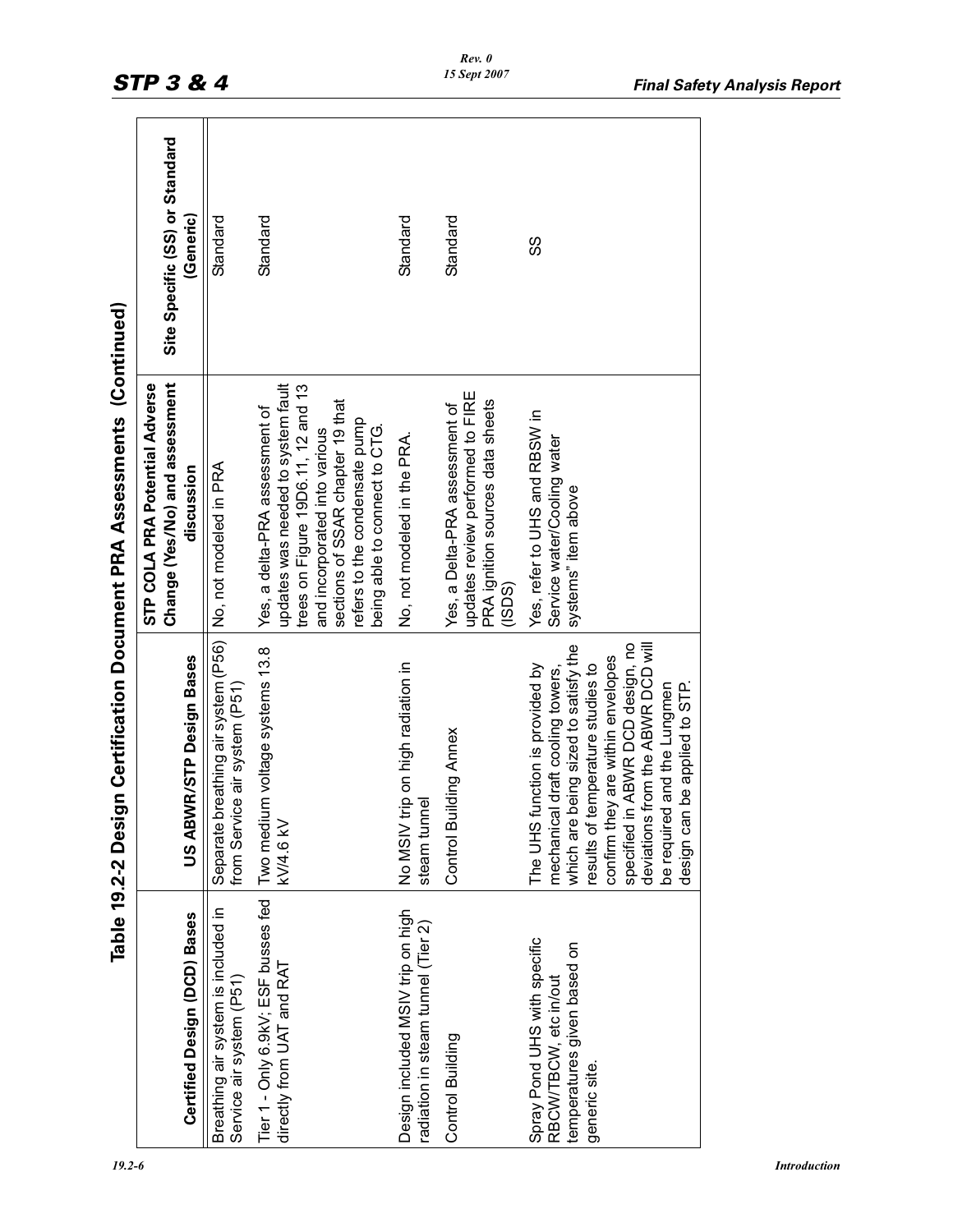|                                                                                                                                                                                                                                                                                                                                                                                                                                                                                                                                                                             | Table 19.2-2 Design Certification Document PRA Assessments                                                                                                                                                                                                                                                                                                                                                                                                                                                                                                                                                                                                                                                                                                                                                                                                                                                                                                                                                                                                                     |                                                                                                                     | (Continued)                    |
|-----------------------------------------------------------------------------------------------------------------------------------------------------------------------------------------------------------------------------------------------------------------------------------------------------------------------------------------------------------------------------------------------------------------------------------------------------------------------------------------------------------------------------------------------------------------------------|--------------------------------------------------------------------------------------------------------------------------------------------------------------------------------------------------------------------------------------------------------------------------------------------------------------------------------------------------------------------------------------------------------------------------------------------------------------------------------------------------------------------------------------------------------------------------------------------------------------------------------------------------------------------------------------------------------------------------------------------------------------------------------------------------------------------------------------------------------------------------------------------------------------------------------------------------------------------------------------------------------------------------------------------------------------------------------|---------------------------------------------------------------------------------------------------------------------|--------------------------------|
|                                                                                                                                                                                                                                                                                                                                                                                                                                                                                                                                                                             |                                                                                                                                                                                                                                                                                                                                                                                                                                                                                                                                                                                                                                                                                                                                                                                                                                                                                                                                                                                                                                                                                | Change (Yes/No) and assessment<br>STP COLA PRA Potential Adverse                                                    | Site Specific (SS) or Standard |
| <b>Certified Design (DCD) Bases</b>                                                                                                                                                                                                                                                                                                                                                                                                                                                                                                                                         | US ABWR/STP Design Bases                                                                                                                                                                                                                                                                                                                                                                                                                                                                                                                                                                                                                                                                                                                                                                                                                                                                                                                                                                                                                                                       | discussion                                                                                                          | (Generic)                      |
| capacity and a Flow Control Valve in<br>operating Reactor Feedwater Pump<br>operation is with all 3 MD Reactor<br>trips, the other 2 operating reactor<br>Feedwater (FW) Pumps (booster<br>FW pumps must increase speed<br>and discharge flows to maintain<br>3 Variable Speed (ASD Driven)<br>and main pump), 33-67% NBR<br>startup/shutdown reactor level<br>design for DCD is based upon<br>rated power operation. FWCS<br>FW Pumps operating. If one<br>control. Normal rated power<br>Motor Driven (MD) Reactor<br>HP Heater Bypass line for<br>above FW system design | and Low Flow Control Valve (LFCV)<br>that provides for level control during<br>inlet flow via bypass line or from one<br>trips, the Reactor FVV Pump in auto<br>If one operating Reactor FW Pump<br>changes from the DCD Chapter 10<br>operating and one in auto standby.<br>and feedwater system<br>using the LFCV for automatic level<br>startup/shutdown (i.e. can receive<br>auto start to maintain<br>operation. If the auto<br>typically operated at speed when<br>start is not successful, automatic<br>Pumps (booster and main pump)<br>control during startup/shutdown).<br>power reduction (by recirculation<br>designed based upon above FW<br>runback) occurs to avoid reactor<br>Normal rated power operation is<br>Chapter 10 requires many basic<br>Motor Driven (MD) Reactor FW<br>design. [NOTE: STP COLA for<br>4 Variable Speed (ASD Driven)<br>with 3 MD Reactor FW Pumps<br>of two MD reactor FW pumps,<br>scram. STP FWCS is to be<br>reference design, including<br>significant changes to the<br>standby will<br>rated power<br>condensate<br>design.] | updates was performed using the<br>Yes, a delta-PRA assessment of<br>updated system/structure/<br>component design. | တ္တ                            |
| Single Unit                                                                                                                                                                                                                                                                                                                                                                                                                                                                                                                                                                 | Dual Units                                                                                                                                                                                                                                                                                                                                                                                                                                                                                                                                                                                                                                                                                                                                                                                                                                                                                                                                                                                                                                                                     | PRA review for impact on common<br>fire protection system was<br>performed in 19M                                   | Standard                       |

*Rev. 0 15 Sept 2007*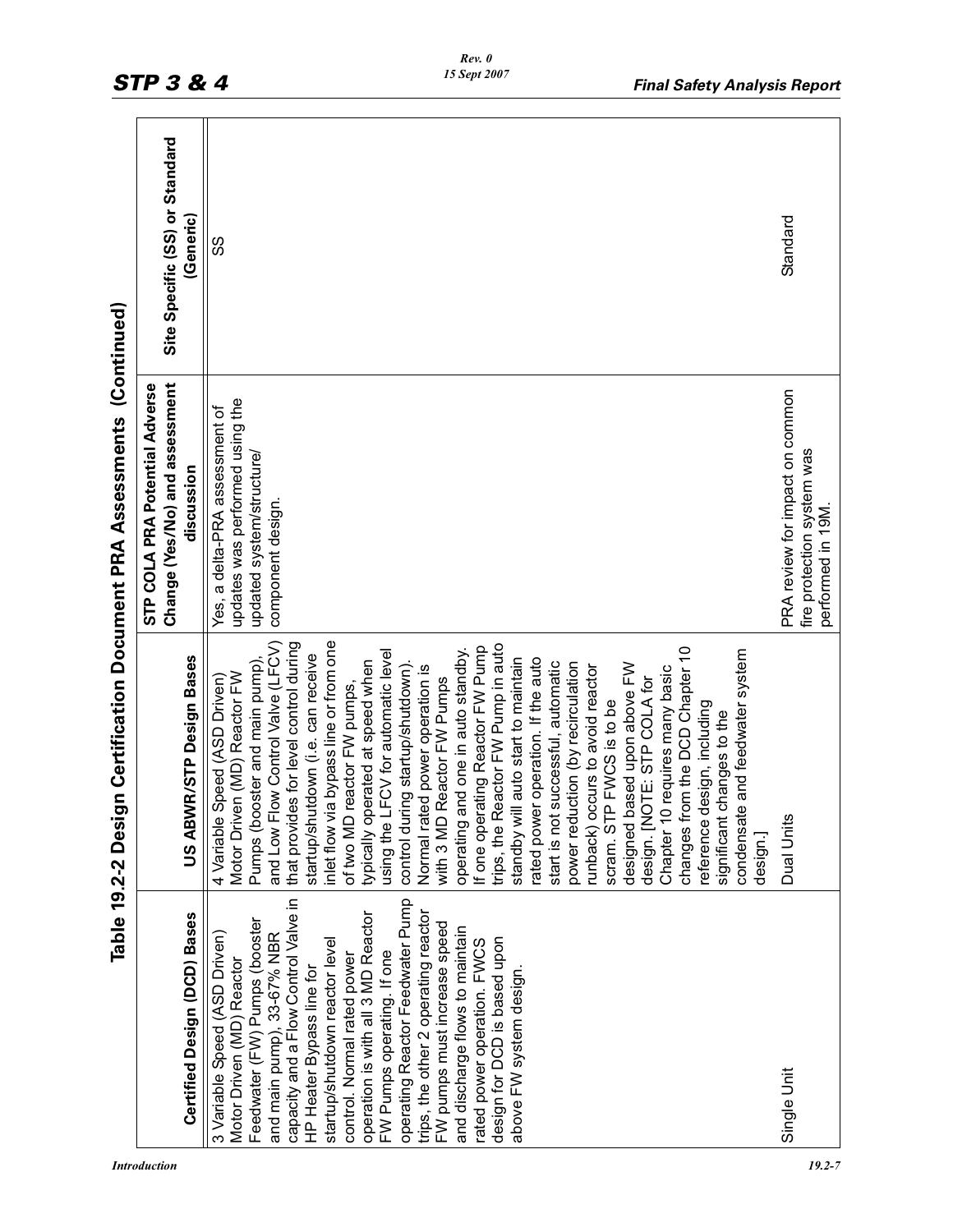|                                                                                                                                                                                                                                                                                                                                                                                                                                                                                                                            |                                                                                                                                   | Table 19.2-2 Design Certification Document PRA Assessments (Continued)         |                                             |
|----------------------------------------------------------------------------------------------------------------------------------------------------------------------------------------------------------------------------------------------------------------------------------------------------------------------------------------------------------------------------------------------------------------------------------------------------------------------------------------------------------------------------|-----------------------------------------------------------------------------------------------------------------------------------|--------------------------------------------------------------------------------|---------------------------------------------|
| Certified Design (DCD) Bases                                                                                                                                                                                                                                                                                                                                                                                                                                                                                               | US ABWR/STP Design Bases                                                                                                          | Change (Yes/No) and assessment<br>STP COLA PRA Potential Adverse<br>discussion | Site Specific (SS) or Standard<br>(Generic) |
| Monitoring System (PAM) and Post<br>Accident Sampling System (PAS)<br>equirements related to RG 1.97<br>The details of the Post Accident<br>subsequent regulatory updated<br>does not fully comply with                                                                                                                                                                                                                                                                                                                    | The PAM and PAS will be designed<br>to fully comply with RG 1.97.                                                                 | No, not modeled in PRA                                                         | Standard                                    |
| Refueling equipment design based<br>on equipment being used at the<br>time of the ABWR Certification<br>submittals                                                                                                                                                                                                                                                                                                                                                                                                         | refueling equipment and technology<br>equipment design and most recent<br>be based on detailed<br>Design will                     | No, not modeled in PRA.                                                        | Standard                                    |
| Carbon steel pipe for majority of<br>K11 Radioactive Drain System                                                                                                                                                                                                                                                                                                                                                                                                                                                          | Stainless steel for entire K11<br>Radioactive Drain System                                                                        | No, not modeled in PRA.                                                        | Standard                                    |
| position regarding the classification<br>keep-warm heaters and associated<br>diesel generator starting air system<br>of the starting air compressors and<br>The staff agrees with GE that the<br>need not be nuclear safety class"<br>classified as Class 1E however,<br>Question 430.271 in the ABWR<br>compressors and motors of the<br>The ABWR DCD has the EDG<br>pumps of the diesel generator<br>lubrication system and the air<br>Starting Air Compressors are<br>SSAR addresses the NRC's<br>states the following: | The EDG Starting Air Compressors<br>(motor) will be classified as Class<br>be connected to the<br>Class 1E busses.<br>1E and will | No, not modeled in PRA.                                                        | Standard                                    |
| DCD gave specific relief valve<br>setpoints                                                                                                                                                                                                                                                                                                                                                                                                                                                                                | be based on including<br>15% simmer margin.<br>Setpoints to                                                                       | No, not modeled in PRA                                                         | Standard                                    |
|                                                                                                                                                                                                                                                                                                                                                                                                                                                                                                                            |                                                                                                                                   |                                                                                |                                             |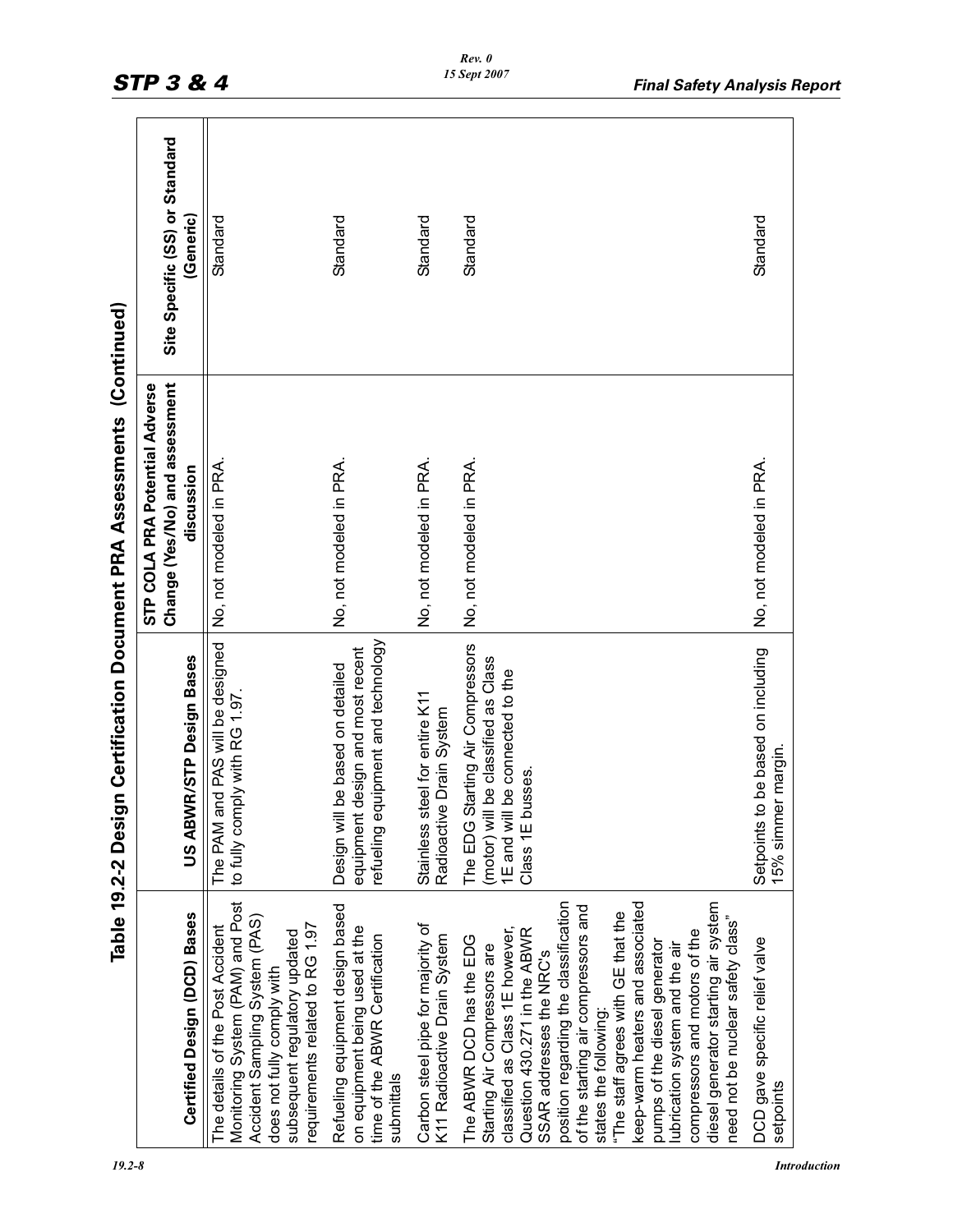| One batter<br>design.<br>One battery, one charger, one main<br>Certified Design (DCD) Bases<br>3 motor-driven FW pumps<br>panel per division                                                                                         |                                                                                                                                                                                                                                                                                                                                                                                                  |                                                                                                                                                                              |                                             |
|--------------------------------------------------------------------------------------------------------------------------------------------------------------------------------------------------------------------------------------|--------------------------------------------------------------------------------------------------------------------------------------------------------------------------------------------------------------------------------------------------------------------------------------------------------------------------------------------------------------------------------------------------|------------------------------------------------------------------------------------------------------------------------------------------------------------------------------|---------------------------------------------|
|                                                                                                                                                                                                                                      | US ABWR/STP Design Bases                                                                                                                                                                                                                                                                                                                                                                         | Change (Yes/No) and assessment<br>STP COLA PRA Potential Adverse<br>discussion                                                                                               | Site Specific (SS) or Standard<br>(Generic) |
|                                                                                                                                                                                                                                      | Four motor-driven FW pumps.<br>Class 1E Breakers to trip                                                                                                                                                                                                                                                                                                                                         | Yes, it was determined a delta-PRA<br>assessment of updates was                                                                                                              | Standard                                    |
|                                                                                                                                                                                                                                      | condensate pumps may be required<br>based on containment analysis.                                                                                                                                                                                                                                                                                                                               | system/structure/component<br>required using the updated<br>design.                                                                                                          |                                             |
|                                                                                                                                                                                                                                      | y, two chargers, isolation<br>breaker, DC bus per division as the                                                                                                                                                                                                                                                                                                                                | Yes it will improve the system<br>performance and availability.                                                                                                              | Standard                                    |
| Reduced 1<br>Environmental Conditions, IEEE<br>382 conditions                                                                                                                                                                        | density and faster temp rise time<br>00 days to 30 days<br>containment spray and spray                                                                                                                                                                                                                                                                                                           | No, not modeled in PRA.                                                                                                                                                      | Standard                                    |
| determined<br>Below grade                                                                                                                                                                                                            | Probably several meters above<br>grade, exact elevation to be                                                                                                                                                                                                                                                                                                                                    | system/structure/component design<br>updates was performed using the<br>Yes, a delta-PRA assessment of<br>site characteristics and updated<br>to mitigate external flooding. | SS                                          |
| network be<br>available 1<br>ring. That i<br>specifying<br>dual ring architecture that complies<br>essential multiplexing system as a<br>with several ANSI Standards that<br>The ABWR DCD describes the<br>define the FDDI protocol. | FDDI and dual redundant<br>utilize nuclear-proven, commercially<br>satisfying the technical intent behind<br>follow the FDDI standards and the<br>RTIF portion of it is not a dual ring<br>The STP design will be based on<br>E networks while still<br>system design which does not<br>architecture. This was done to<br>revised essential multiplexing<br>ntent was that the<br>deterministic. | screening of the changes that could<br>updates was performed based on a<br>affect the instrument fault trees in<br>Yes, a delta-PRA assessment of<br>19D                     | Standard                                    |